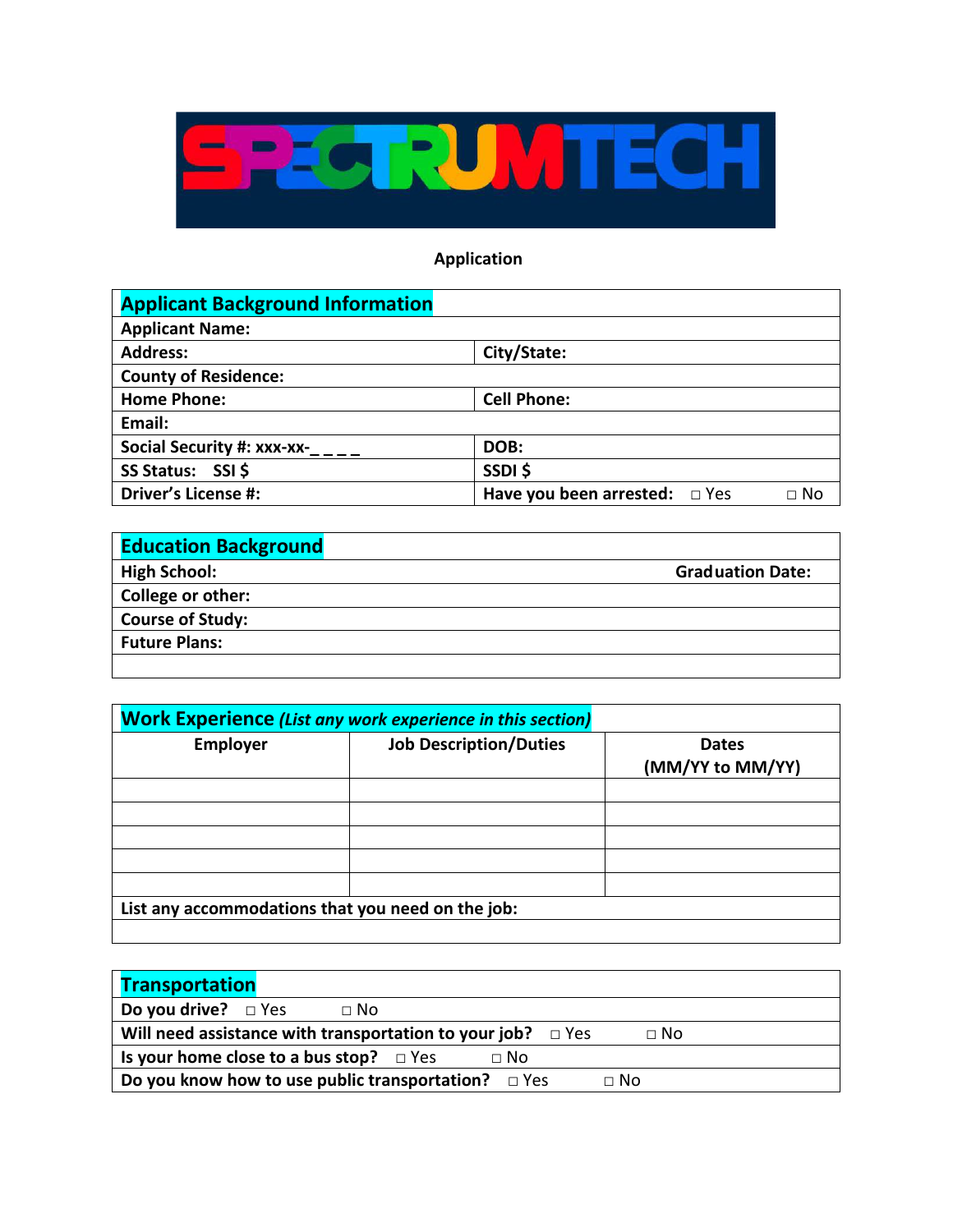| <b>Ideal Conditions for Employment</b>                                     |                                                                         |  |  |  |
|----------------------------------------------------------------------------|-------------------------------------------------------------------------|--|--|--|
| Describe the type of job you would like to do:                             |                                                                         |  |  |  |
| □                                                                          | □                                                                       |  |  |  |
| П                                                                          | $\Box$                                                                  |  |  |  |
| List any special skills or qualities:                                      |                                                                         |  |  |  |
| □ Microsoft certifications                                                 | □ Time Management                                                       |  |  |  |
| $\Box$ Coding<br>П                                                         | $\Box$ Writing                                                          |  |  |  |
| What types of situations upset you or cause you stress?                    |                                                                         |  |  |  |
| □ Meeting deadlines                                                        | □ Receiving feedback                                                    |  |  |  |
| $\square$ Solving problems<br>$\square$ Decision making                    | $\square$ Learning new tasks                                            |  |  |  |
| How do you relax when you are upset?                                       |                                                                         |  |  |  |
| □ Exercise (Run, walk, Yoga, weight lift)                                  | $\square$ Read<br>□ Listen to music                                     |  |  |  |
| □ Talk with a friend<br>□ Meditate<br>$\square$ Sleep                      | $\Box$ Play video games /watch TV                                       |  |  |  |
| Which of the following best describes you?                                 |                                                                         |  |  |  |
| $\Box$ I am shy and like to work by my self                                | $\Box$ I like to work as part of a team                                 |  |  |  |
| □ I need supervision to do my job well                                     | $\Box$ I can work independently with little                             |  |  |  |
|                                                                            | supervision                                                             |  |  |  |
| $\Box$ I am always on time                                                 | □ I am usually late                                                     |  |  |  |
| □ I am dependable                                                          | $\Box$ I need reminders                                                 |  |  |  |
| $\Box$ I am able to work part time                                         | □ I am able to work full time                                           |  |  |  |
| $\Box$ I can only work during the day                                      | $\Box$ I am a morning person                                            |  |  |  |
| □ I prefer to work evenings                                                | □ I am a night person                                                   |  |  |  |
| $\Box$ I am available for shift work                                       | □ I can work weekends                                                   |  |  |  |
|                                                                            |                                                                         |  |  |  |
|                                                                            | <b>Consents</b>                                                         |  |  |  |
| <b>Initials</b>                                                            | The undersigned, hereby releases United Community Options of Broward,   |  |  |  |
| Palm Beach and Mid Coast Counties its agents or workers or anyone acting   |                                                                         |  |  |  |
| on its behalf from any and all liability related to appropriate training,  |                                                                         |  |  |  |
| treatment, or any other service provided in good faith by the Association. |                                                                         |  |  |  |
| <b>Initials</b><br><b>Rehabilitation</b>                                   | The undersigned, herby agrees to being referred to Vocational           |  |  |  |
| <b>Initials</b>                                                            | The undersigned hereby acknowledges and agrees to the use of their      |  |  |  |
|                                                                            | photograph to be used in promotional materials for the program.         |  |  |  |
| <b>Initials</b>                                                            | The undersigned hereby acknowledges and agrees to follow-up research by |  |  |  |
| UCO and The Foundation during and after the grant.                         |                                                                         |  |  |  |

**Name (Print):\_\_\_\_\_\_\_\_\_\_\_\_\_\_\_\_\_\_\_\_\_\_\_\_\_\_\_\_\_\_\_\_\_\_\_\_\_\_\_\_\_\_\_\_\_\_\_\_\_\_**

**Applicant Signature:\_\_\_\_\_\_\_\_\_\_\_\_\_\_\_\_\_\_\_\_\_\_\_\_\_\_\_\_\_\_\_\_\_\_\_\_\_\_\_\_\_\_\_\_**

**SPECTRUMTECH Autism Specialist:\_\_\_\_\_\_\_\_\_\_\_\_\_\_\_\_\_\_\_\_\_\_\_\_\_\_\_\_\_\_\_\_\_\_\_**